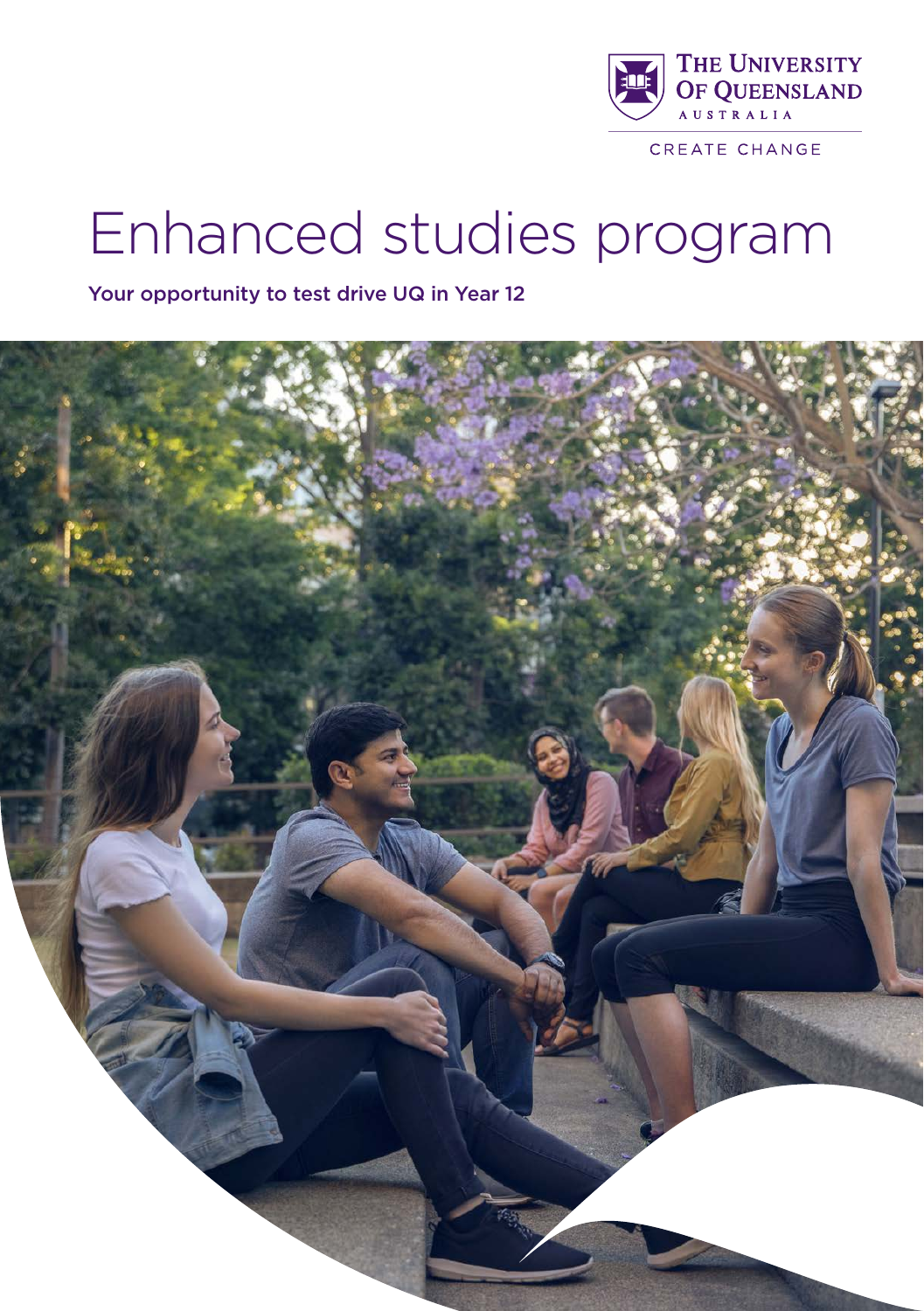

UQ's Enhanced Studies Program (ESP) provides you with an opportunity to extend your knowledge, skills and abilities by completing one university subject during Year 12.

1

2

#### Your advantage

| <b>STATISTICS</b> | <b>Service Service</b> |
|-------------------|------------------------|
|                   |                        |
|                   |                        |

Study a uni course in **Semester 1**  of Year 12



**Prepare** yourself for university **of the Prepare** yourself for university<br>  $\sqrt[n]{\frac{d}{d}}$  study by experiencing classes, completing assessments and enjoying campus life

Receive **one adjustment factor**\* towards your UQ selection rank on successful completion of ESP



Receive **credit** for your ESP study after enrolling in a relevant UQ degree



**No course tuition fees**

### Your application

Visit [esp.uq.edu.au](http://esp.uq.edu.au) and check your eligibility. ESP applications are open to current Year 11 students in Queensland. For most courses, applicants must be achieving at a high level.





#### Applications open Monday 2 August 2021 and close Sunday 31 October 2021.

\* Adjustment factors were previously called bonus points. Please note that adjustments are not added onto ATAR scores. Each ATAR is converted into a selection rank and this rank is then adjusted. Please contact UQ Admissions for further information.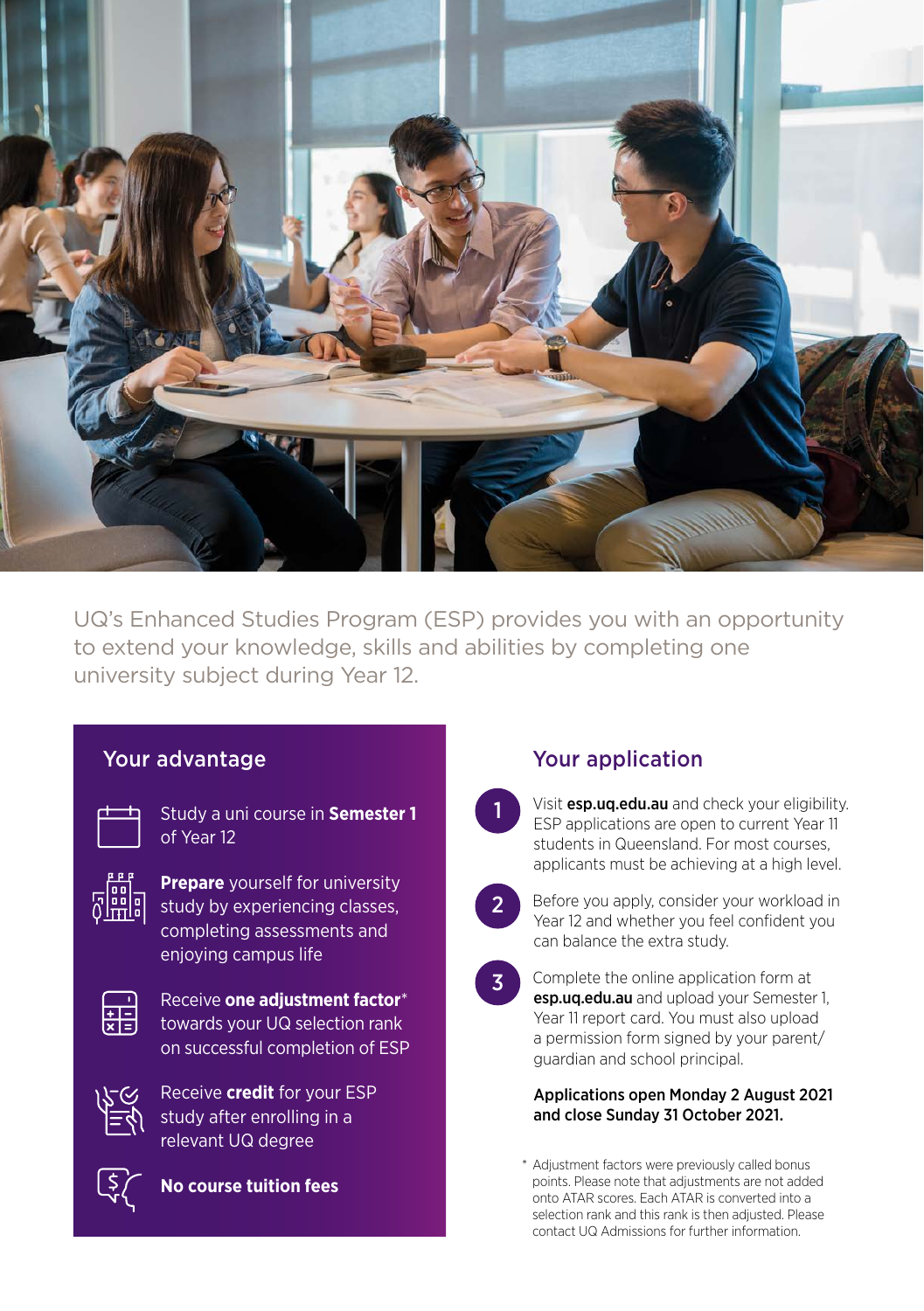## Your study options



Further information on each course can be found at

### [esp.uq.edu.au](http://esp.uq.edu.au)

#### BUSINESS AND ECONOMICS

Accounting for Decision Making (ACCT1101) \* Economics for Business (ECON1011) Foundations of Marketing (MKTG1501) Introduction to Management (MGTS1301) Introductory Macroeconomics (ECON1020) Introductory Microeconomics (ECON1010)

Introductory Statistics for Social Sciences (ECON1310)

#### **HEALTH**

Introduction to Digital Health (HLTH2000)

#### LANGUAGES OF THE WORLD

Continuing German Language 1 (GRMN2010) \* Culturas Textuales Y Visuales Hispanas (Spanish) (SPAN3350) \*

Foundational Japanese 1 (JAPN1011)

French 1: Post-secondary (FREN2112) \*

Fundamentals in English > Chinese Translation (CHIN2750) \*

Introductory Greek (GREK1110)

Introductory Latin (LATN1110)

Introductory Russian I (RSSN1110)

#### SCIENCE, MATHS AND THE ENVIRONMENT

Advanced Calculus and Linear Algebra I (MATH1071) \*

Calculus and Linear Algebra I (MATH1051) \*

Discrete Mathematics (MATH1061) \*

Food for a Healthy Planet (AGR1040) #

Introduction to Environmental Studies (ENVM1501)

Introduction to Occupational Health and Safety (OHSS1000)

Introduction to Planning (PLAN1001)

Introduction to Software Engineering (CSSE1001)

Principles of Food Preservation (FOOD1001)

Due to Covid restrictions, many courses are currently being offered via Flexible Delivery. Lectures will be available as recordings only, but students will be expected to attend other contact hours, such as tutorials or workshops, on campus. See esp.uq.edu.au for more details.

#### PEOPLE AND CULTURE

A Sociological Orientation to Education (EDUC1710) Being Human: Cultural Diversity and Experience (ANTH1008) Buildings in History and Culture (ARCH1140) Creative Writing: Narrative Fiction (WRIT1110) Critical Reasoning (PHIL1110) Discovering Archaeology (ARCA1000) Ensemble Studies 1 (MUSC1100) \* Greek History to the 4th Century BC (ANCH1240) Introduction to Australian Politics (POLS1101) Introduction to Criminology (CRIM1000) Introduction to International Inequality and Development (POLS1701) Introduction to International Relations (POLS1201) Introduction to Music Psychology (MUSC1300) Introduction to Music Technology (MUSC1010) Introduction to Musicianship (MUSC1060) Introduction to Peace and Conflict Analysis (POLS1501) Introduction to Philosophy: What is Philosophy? (PHIL1002) Introduction to Political Ideas (POLS1301)

> Introduction to Popular Music Studies: The Rock Era (MUSC1700)

> Introduction to Psychology: Developmental, Social and Clinical Psychology (PSYC1030)

Introduction to Sociology (SOCY1050)

Korean Popular Culture: Korean Wave (LTCS2023)

Literary Classics: Text and Traditions (ENGL1800)

Media and Society (COMU1120)

Political Problems and Public Policy (POLS1102)

Society, Challenges and Solutions: Introduction to Social Sciences (SOSC1000)

The Brain and Behavioural Sciences (NEUR1020)

Understanding Contemporary Japanese Society and Culture (LTCS2028)

Western Art Music 1700–1900: Approaches and Concepts (MUSC1050)

World Religions (RFLN1000)

# Course offered at UQ's St Lucia and Gatton campuses \* Specific eligibility criteria apply – refer to website for details

Course information in this brochure is subject to change, and is correct at time of printing.